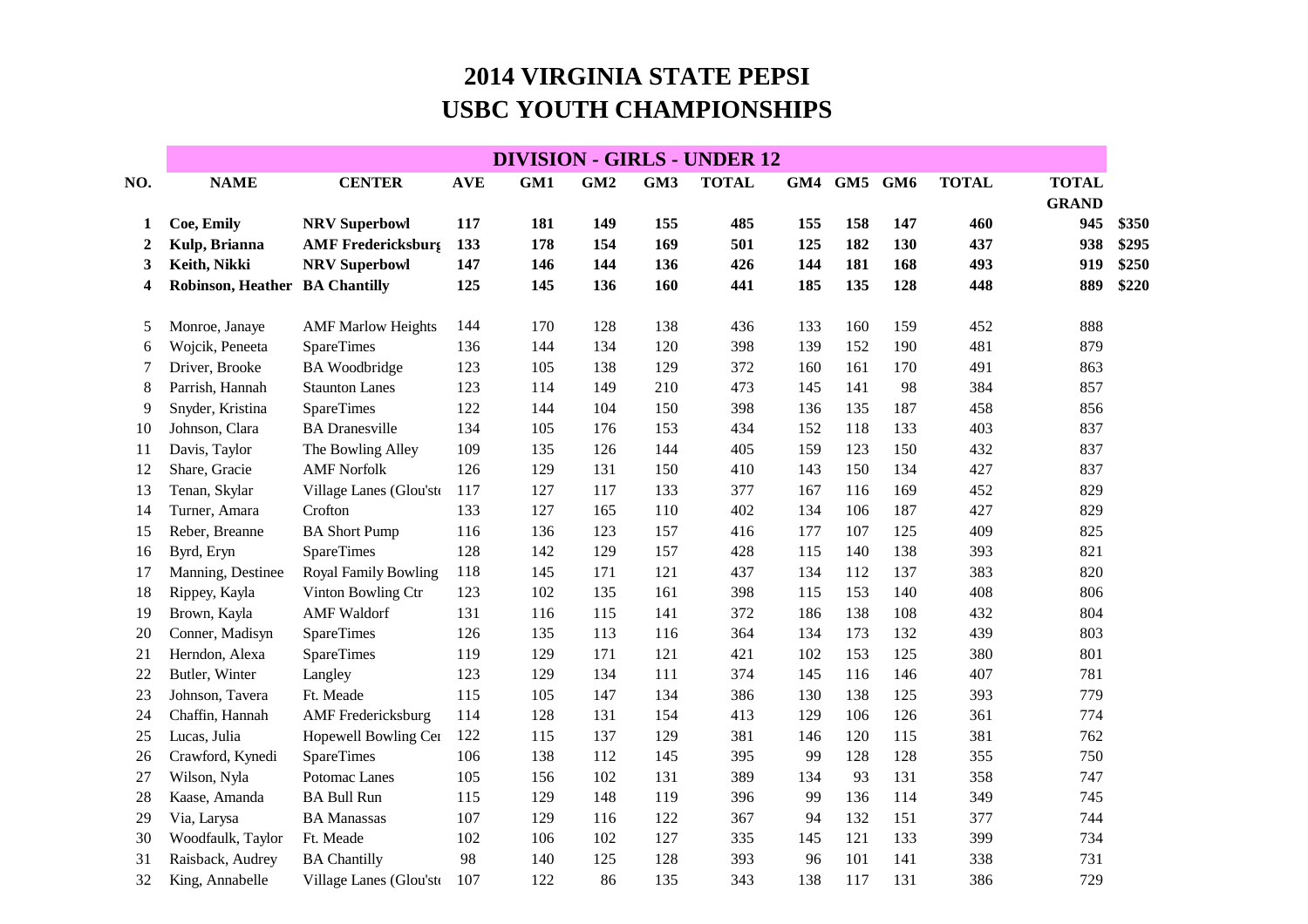## **2014 VIRGINIA STATE PEPSIUSBC YOUTH CHAMPIONSHIPS**

|     | <b>DIVISION - GIRLS - UNDER 12</b> |                         |            |     |     |     |              |     |         |     |              |              |
|-----|------------------------------------|-------------------------|------------|-----|-----|-----|--------------|-----|---------|-----|--------------|--------------|
| NO. | <b>NAME</b>                        | <b>CENTER</b>           | <b>AVE</b> | GM1 | GM2 | GM3 | <b>TOTAL</b> | GM4 | GM5 GM6 |     | <b>TOTAL</b> | <b>TOTAL</b> |
|     |                                    |                         |            |     |     |     |              |     |         |     |              | <b>GRAND</b> |
| 33  | Sams, Yasmine                      | <b>AMF</b> Chesapeake   | 110        | 124 | 124 | 101 | 349          | 143 | 114     | 121 | 378          | 727          |
| 34  | Middleton, Nakyia                  | <b>BA</b> Gaithersburg  | 104        | 97  | 124 | 127 | 348          | 111 | 151     | 117 | 379          | 727          |
| 35  | DeNeale, Hannah                    | Lord Calvert            | 112        | 107 | 105 | 131 | 343          | 108 | 129     | 145 | 382          | 725          |
| 36  | Huggard, Caitlyn                   | <b>AMF York</b>         | 108        | 147 | 109 | 90  | 346          | 137 | 124     | 111 | 372          | 718          |
| 37  | Perez, Zoe                         | <b>BA</b> Manassas      | 104        | 100 | 121 | 146 | 367          | 135 | 114     | 99  | 348          | 715          |
| 38  | Armstrong, Regan                   | <b>Gator Bowl</b>       | 92         | 99  | 113 | 124 | 336          | 121 | 95      | 159 | 375          | 711          |
| 39  | Ballowe, Leah                      | <b>AMF York</b>         | 108        | 160 | 110 | 93  | 363          | 101 | 130     | 116 | 347          | 710          |
| 40  | Muckelroy, Ashlynn AMF York        |                         | 87         | 103 | 113 | 92  | 308          | 186 | 115     | 96  | 397          | 705          |
| 41  | Adams, Caroline                    | Franklin Bowling Cent   | 80         | 112 | 110 | 100 | 322          | 151 | 125     | 105 | 381          | 703          |
| 42  | Davis, Patricia                    | Pinboys at the Beach    | 105        | 144 | 113 | 109 | 366          | 97  | 110     | 127 | 334          | 700          |
| 43  | Morgan, Mariah                     | The Bowling Alley       | 89         | 114 | 91  | 136 | 341          | 101 | 115     | 141 | 357          | 698          |
| 44  | DiPietro, Christine                | <b>AMF Norfolk</b>      | 112        | 131 | 113 | 147 | 391          | 118 | 104     | 85  | 307          | 698          |
| 45  | Carey, Melanie                     | <b>BA</b> Eastern       | 93         | 139 | 146 | 90  | 375          | 98  | 130     | 94  | 322          | 697          |
| 46  | Bloom, Jenna                       | Pinboys at the Beach    | 110        | 101 | 96  | 96  | 293          | 132 | 147     | 122 | 401          | 694          |
| 47  | Dirocco, Janis                     | The Bowling Alley       | 103        | 88  | 117 | 148 | 353          | 97  | 111     | 125 | 333          | 686          |
| 48  | Payne, Nina                        | <b>BA</b> Woodbridge    | 102        | 86  | 145 | 104 | 335          | 100 | 133     | 116 | 349          | 684          |
| 49  | Morris, Jordan                     | <b>AMF</b> Dale City    | 100        | 118 | 110 | 127 | 355          | 109 | 117     | 101 | 327          | 682          |
| 50  | Lewis, Emily                       | <b>AMF</b> Shrader      | 102        | 136 | 101 | 120 | 357          | 93  | 105     | 125 | 323          | 680          |
| 51  | Esquibel, Jazmin                   | <b>AMF</b> Chesapeake   | 111        | 124 | 105 | 120 | 349          | 103 | 133     | 95  | 331          | 680          |
| 52  | Aldous, Samantha                   | Langley                 | 90         | 104 | 120 | 124 | 348          | 115 | 77      | 139 | 331          | 679          |
| 53  | Flanagan, Kailin                   | <b>AMF</b> Dale City    | 106        | 104 | 95  | 126 | 325          | 104 | 138     | 106 | 348          | 673          |
| 54  | Hicks, Christine                   | Village Lanes (Glou'ste | 111        | 126 | 106 | 103 | 335          | 114 | 116     | 93  | 323          | 658          |
| 55  | Lee, Jillian                       | <b>AMF</b> Dale City    | 99         | 116 | 88  | 89  | 293          | 115 | 127     | 119 | 361          | 654          |
| 56  | Russell, Lacie                     | Lord Calvert            | 114        | 82  | 105 | 118 | 305          | 89  | 105     | 141 | 335          | 640          |
| 57  | Richardson, Cheyann AMF Lynnhaven  |                         | 66         | 73  | 141 | 81  | 295          | 110 | 79      | 140 | 329          | 624          |
| 58  | Duce, Danielle                     | Village Lanes (Leesbur  | 99         | 99  | 96  | 106 | 301          | 92  | 104     | 98  | 294          | 595          |
| 59  | Davis, Mallory                     | Fort Lee                | 99         | 90  | 107 | 98  | 295          | 97  | 103     | 97  | 297          | 592          |
| 60  | Moore, Meagan                      | <b>AMF</b> Shrader      | 90         | 89  | 92  | 103 | 284          | 89  | 109     | 97  | 295          | 579          |
| 61  | Dunlow, Hannah                     | Hopewell Bowling Cer    | 81         | 105 | 102 | 100 | 307          | 79  | 76      | 92  | 247          | 554          |
| 62  | Davis, Christina                   | Freedom Lanes           | 91         | 79  | 89  | 104 | 272          | 98  | 84      | 99  | 281          | 553          |
| 63  | Fitz, Rashayla                     | <b>BA</b> Eastern       | 63         | 103 | 128 | 96  | 327          | 76  | 60      | 88  | 224          | 551          |
| 64  | Dunemann, Jocelyn                  | Northside Lanes         | 69         | 84  | 86  | 54  | 224          | 106 | 114     | 79  | 299          | 523          |
| 65  | Jones, Lily                        | <b>BA</b> Dranesville   | 76         | 74  | 74  | 71  | 219          | 106 | 94      | 100 | 300          | 519          |